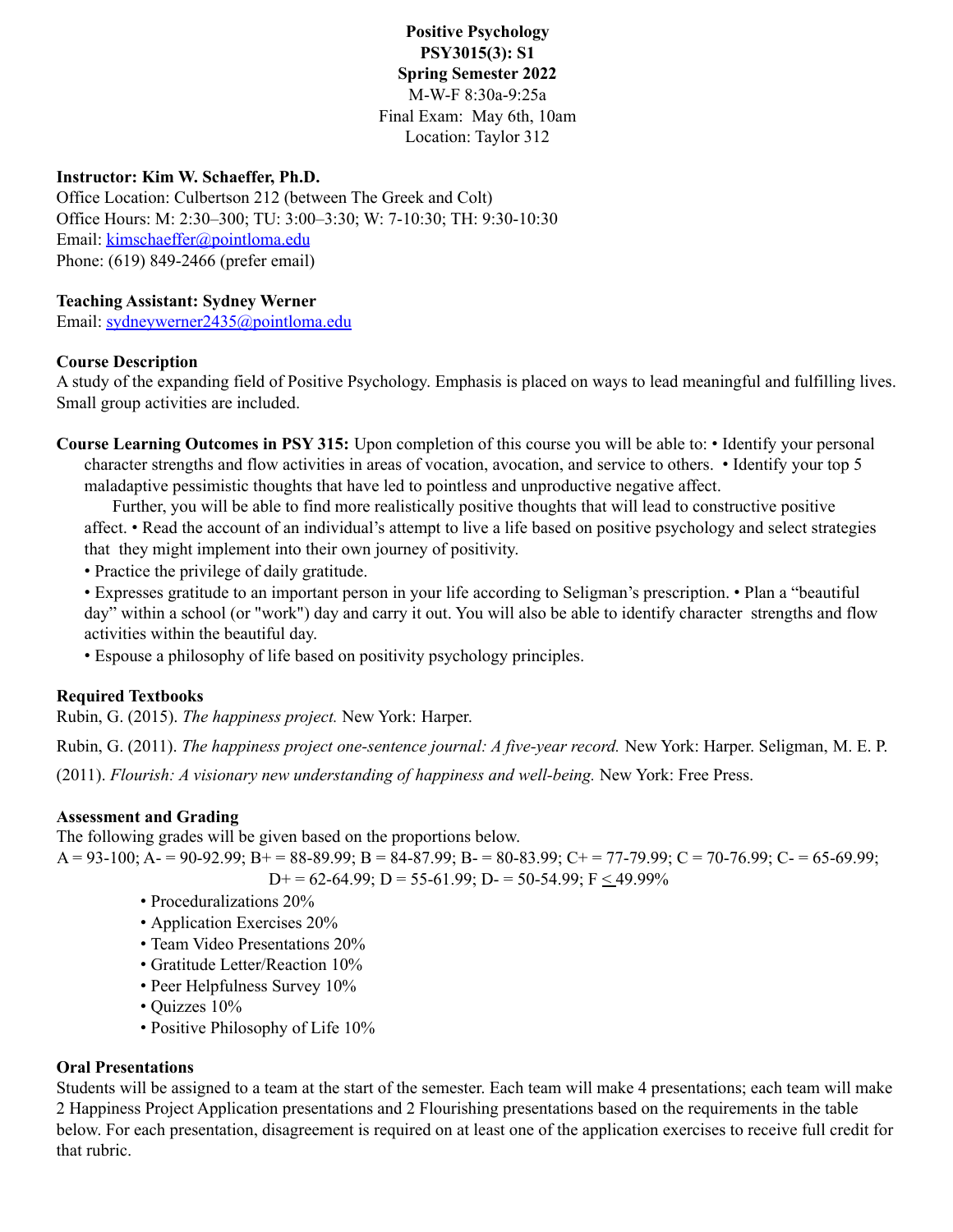*Class Presentation Day Video Lecture* (10  $+$  2 *minutes*)? *Video Lecture Due Multiple Choice Quiz? Number of Quiz items Application Exercises? Number of Application Exercises Content of Application Exercises*

No No Yes 2 2- Reading

#### **4S Application Exercises** *Happiness Project Flourishing*

Mon

4S application exercises are **s**ignificant problems that teams solve. Each team is given **s**pecific choices for the purpose of advancing to higher levels of analysis. All teams work on the **s**ame problem also for the purpose of advancing to higher levels of analysis. Finally, teams report their answer to the problem **s**imultaneously. This ensures that teams are not initially influenced by the other groups.

## **Incompletes and Late Assignments**

All assignments are to be submitted/turned in by the beginning of the class session when they are due including assignments posted in Canvas. Same day lateness 10% deduction. Additional 10% for each day late.

# POSITIVITY OATH

"I pledge to try as much as possIble to be realIstIcally positive and grateful this semester. Further, I will be grateful not only for the big things but for the simple things as well. When criticizing or tempting to criticize someone else or a situation, I will try my best to look at the situation or person in a realistically positive way. If I fail to do this and one of my classmates or professor points it out, I will be grateful as this feedback will help me grow and become a more positive and effective world citizen."

## **Second Half of Syllabus Posted on Canvas**

I am required to include additional material to the syllabus. This is posted in Canvas under Syllabus (Part II).

## **Quote**

"The pessimist looks down and hits his head. The optimist looks up and loses his footing. The realist looks forward and adjusts his path accordingly."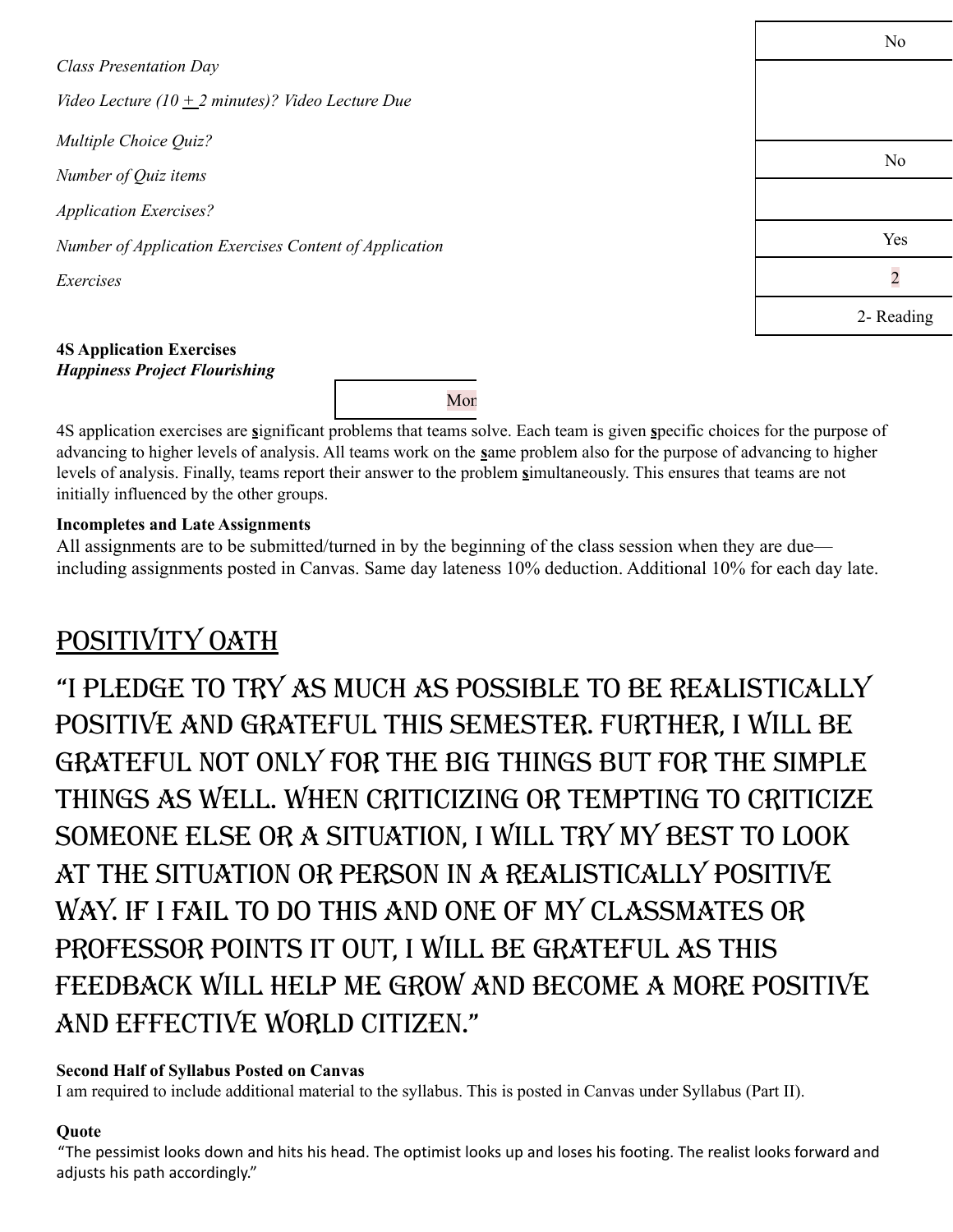## **SYLLABUS: Part 2**

# **PLNU** Mission  $\left(\star\right)$

## **To Teach ~ To Shape ~ To Send**

Point Loma Nazarene University exists to provide higher education in a vital Christian community where minds are engaged and challenged, character is modeled and formed, and service is an expression of faith. Being of Wesleyan heritage, we strive to be a learning community where grace is foundational, truth is pursued, and holiness is a way of life.

# **Foundational Explorations Mission** $\bigstar$

PLNU provides a foundational course of study in the liberal arts informed by the life, death, and resurrection of Jesus Christ. In keeping with the Wesleyan tradition, the curriculum equips students with a broad range of knowledge and skills within and across disciplines to enrich major study, lifelong learning, and vocational service as Christ-like participants in the world's diverse societies and culture.

# **COURSE CREDIT HOUR INFORMATION**

In the interest of providing sufficient time to accomplish the stated Course Learning Outcomes, this class meets the PLNU credit hour policy for a 3 unit class delivered over 15 weeks. It is anticipated that students will spend a minimum of 37.5 participation hours per credit hour on their coursework. For this course, students will spend an estimated 112.5 total hours meeting the course learning outcomes. The time estimations are provided in the Canvas modules.

## **STATE AUTHORIZATION**⍟

State authorization is a formal determination by a state that Point Loma Nazarene University is approved to conduct activities regulated by that state. In certain states outside California, Point Loma Nazarene University is not authorized to enroll online (distance education) students. If a student moves to another state after admission to the program and/or enrollment in an online course, continuation within the program and/or course will depend on whether Point Loma Nazarene University is authorized to offer distance education courses in that state. It is the student's responsibility to notify the institution of any change in his or her physical location. Refer to the map on State Authorization to view which states allow online (distance education) outside of California.

## **INCOMPLETES AND LATE ASSIGNMENTS**

All assignments are to be submitted/turned in by the beginning of the class session when they are due including assignments posted in Canvas. Incompletes will only be assigned in extremely unusual circumstances.

## **PLNU COPYRIGHT POLICY**  $\otimes$

Point Loma Nazarene University, as a non-profit educational institution, is entitled by law to use materials protected by the US Copyright Act for classroom education. Any use of those materials outside the class may violate the law.

## **PLNU ACADEMIC HONESTY POLICY**  $\circledast$

Students should demonstrate academic honesty by doing original work and by giving appropriate credit to the ideas of others. Academic dishonesty is the act of presenting information, ideas, and/or concepts as one's own when in reality they are the results of another person's creativity and effort. A faculty member who believes a situation involving academic dishonesty has been detected may assign a failing grade for that assignment or examination, or, depending on the seriousness of the offense, for the course. Faculty should follow and students may appeal using the procedure in the university Catalog. See Academic Policies for definitions of kinds of academic dishonesty and for further policy information.

## **PLNU ACADEMIC ACCOMMODATIONS POLICY**